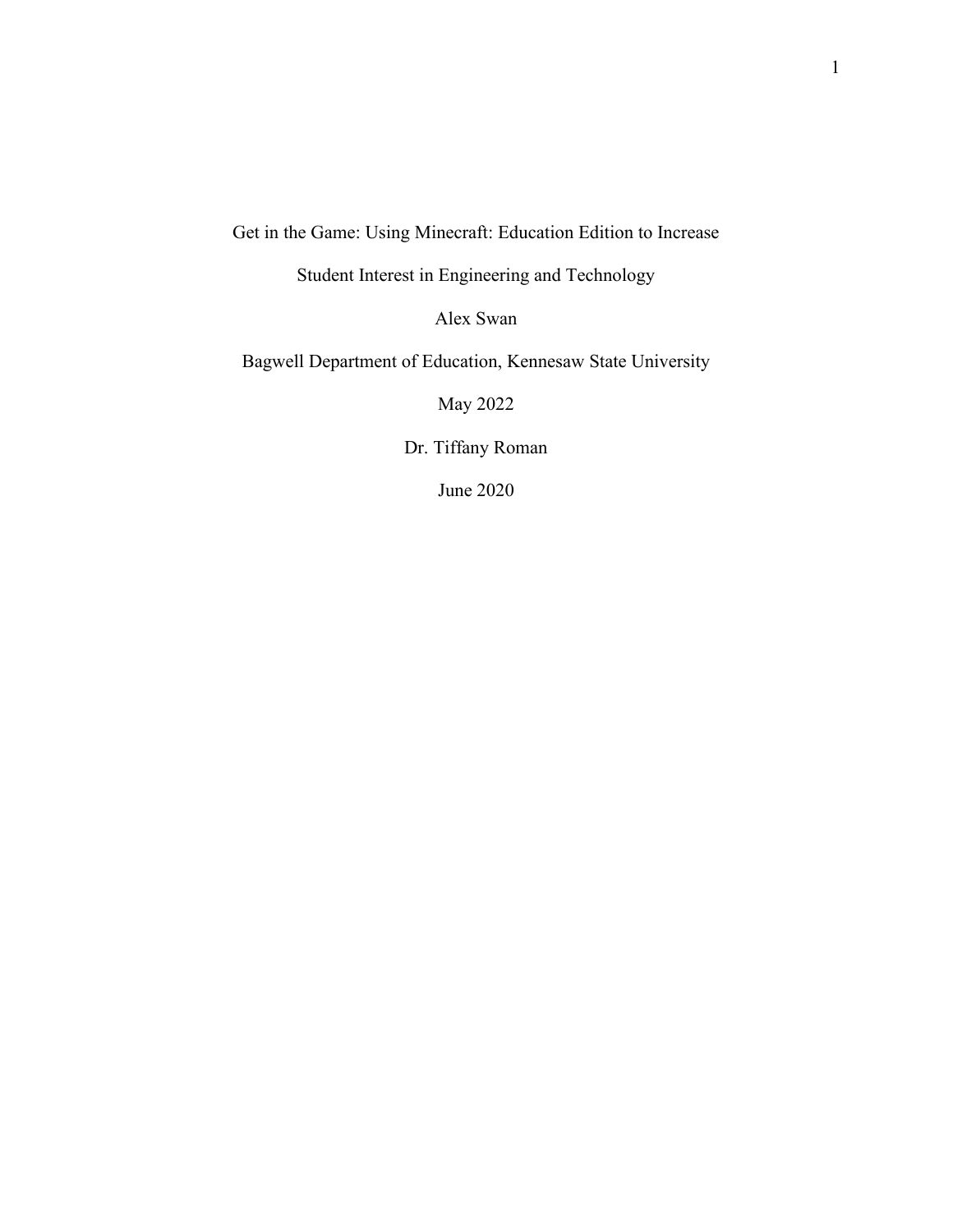# **Get in the Game: Using Minecraft: Education Edition to Increase Student Interest in Engineering and Technology**

I chose to use Minecraft: Education Edition (M:EE) for my capstone project to help increase interest in Engineering and Technology. There is a wide variety of worlds that have been developed to use on the Minecraft Education website. I chose specific lessons that aligned with my state-based standards that I teach for my class.

The choice to use Minecraft Education was made because our county has it set up to where teachers can use it effectively in their classroom. The county also encourages it, the students enjoy it, and research shows that game-based learning increases the engagement level of students (Toscano et al., 2015). I have used it for all grade levels in the past, and most of my students are already familiar with the application. There have even been numerous times that students have taught me how to do things in Minecraft when I was struggling learning to use it myself.

#### **Description of Capstone Experience**

The idea behind my Capstone Project was to leverage pre-existing knowledge and game-based learning to generate interest in my class and incorporate the state-based standards that I use for my curriculum. The M:EE website has a great community and worlds that these contributors made to reinforce ideas, as well as use an authentic way for students to learn the standards. There is also research that backs the benefits of social-emotional learning that M:EE provides (O'Sullivan et al., 2017). I could not agree more, and I feel the SEL angle might even be the stronger benefit of using M:EE in the classroom. Students of all cognitive levels are excited and familiar with the game, and the collaborative aspects of the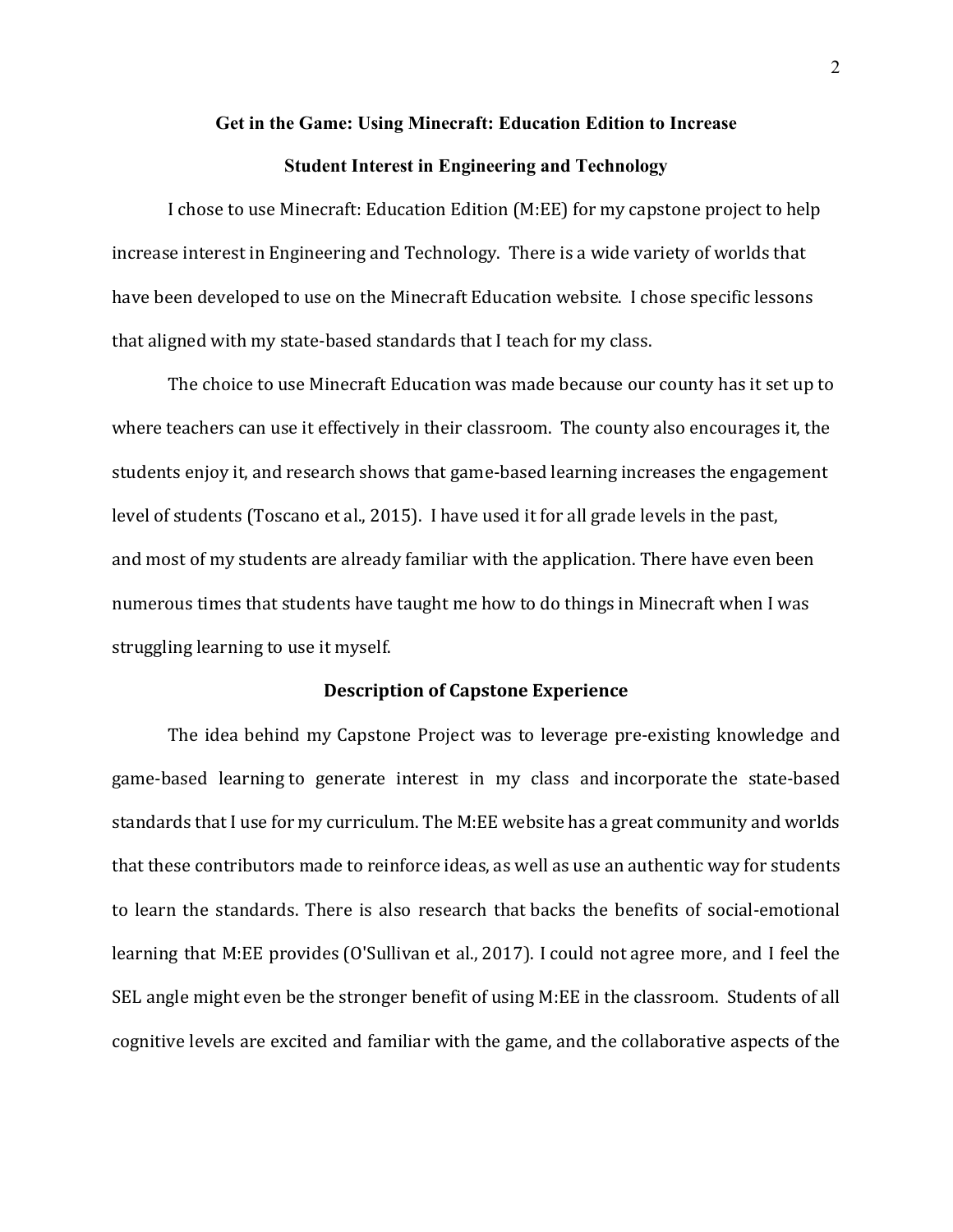game are amazing. I thoroughly went through the website and identified lessons that were uploaded by contributors that aligned well with my curriculum.

#### **Implementation**

All in all, the experience was positive; however, I also experimented with more detailed lessons created by the Minecraft team to help computer science (CS) teachers implement CS into their curriculum and these lessons did go better. There is nothing that can replace detail and experience when implementing your lesson plans. The initial lessons that I selected could certainly get to a higher level through trial and error, adjustments to the lessons, generating additional resources, and even the modifying the game world itself, but having a team work on the lessons and worlds certainly provided a better experience. As a technology teacher, I value highly detailed, scripted lesson plans, because any gaps that the lesson itself had was amplified by having to troubleshoot day to day issues that arise. Being the only teacher in the room, I noticed the CS lessons went much smoother. The lessons I chose initially are rough sketches but still need a good deal of work to be ready to be a true success.

#### **Project Outcomes**

I also shifted my original plans regarding some of my deliverables. I used the numerous CS units created by the Microsoft team, and for each unit they have survey questions included. They are open ended questions, but I like this because the students are more than happy to provide their opinions. I used Microsoft forms because we are a Microsoft school, and they generate word clouds with words and phrases that show up most often. I am pleased that I see students getting excited when we do this. It makes me feel good that many of our students are excited to learn things. This is exactly why I chose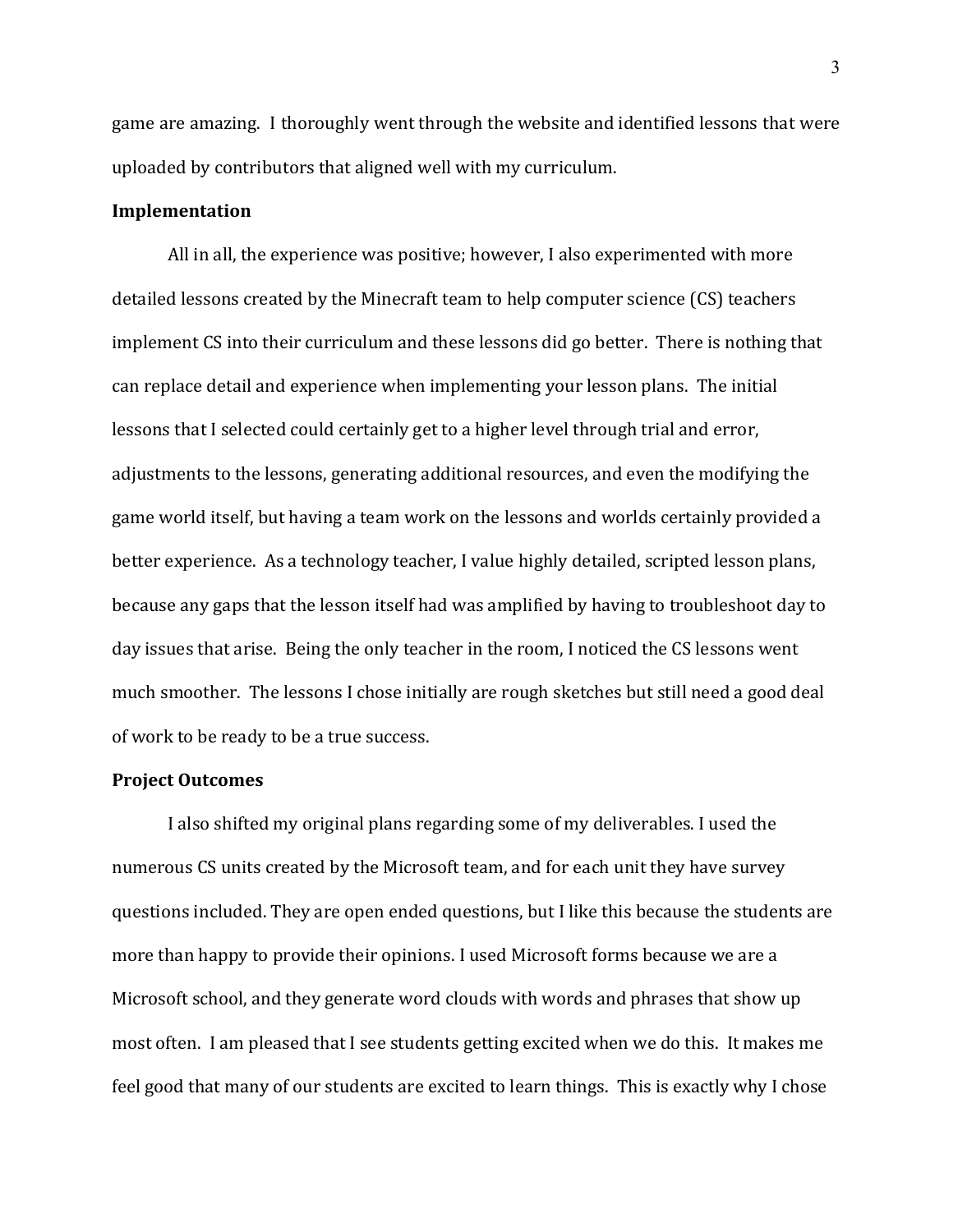to use M:EE. They also generally have insightful responses. One question asked to them is why learning computer science is important, and one of the most popular combination of words was future and jobs. I am glad to see that they see value in the standards I am teaching them, even though this is middle school. Regardless, I need to work on these formative assessments much more, but it was a good start, and it did provide insight. I have taken Data Analysis since writing my Capstone and much of what I learned in that course will help me refine my data. Forms exports Excel files, so overall, the process will be painless. Tad for the outcomes of the original lessons I started with, some have been better than others, and some short compared to the ones created by Microsoft for CS. The Coding in Minecraft created for CS has student workbooks, lesson plans, and presentation with objectives and learning targets included for each lesson. I strongly believe lessons and resources crowdsourced from collaborators specifically for educators make a distinct difference. I also have a exemplar to use to create my own deliverables for some of the rawer lesson plans that are included on the website.

## **Barriers Encountered**

Fortunately, I did not come across too many barriers. I mentioned above some of the barriers that I discovered in my original capstone lesson choices. As for technology and the problems that come up on that front, everything worked great. That is a main reason why I chose M:EE. Our county does a great job helping us implement technology into the classroom, so running Minecraft was not an issue. Other barriers to note were time management and managing expected outcomes. Some of my original lesson ideas can take a long time to implement. Another barrier is not being as prepared as you need to be. As the teacher, you need to understand how to answer the students' questions effectively, and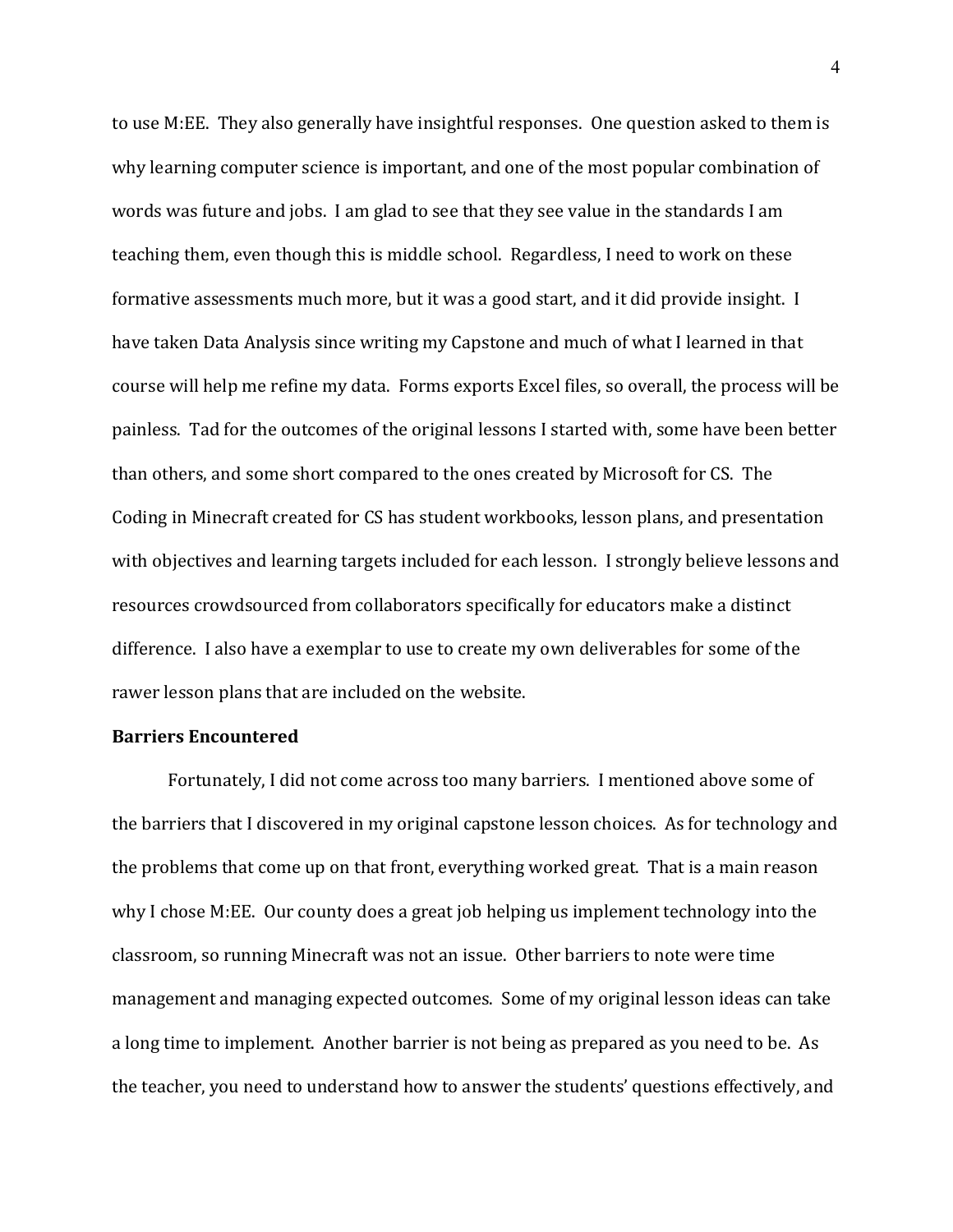that information can only be gained by experience. Once the students are working on their own, there will inevitably be questions. Expectations and procedures need to be in place from the beginning, and you must constantly walk around to ensure students are on-task.

# **Follow-Up**

I plan to continue to use M:EE with my sixth graders as the year progresses. I am also going to continue to develop resources and fine tune the lessons. My initial implementation went amazingly well. I am thinking I will expand my lessons in the future using the CS lessons, but I am still going to build on the initial lessons. Once I feel more confident with the lessons as a whole, I will use them more often with my seventh and eighth grade students. In addition, the initial lessons need more resources. My plan is to start smaller and develop as time goes on. My only concern is how long Minecraft will be relevant. However, I am already amazed at how long it has been popular. They are constantly updating the game, which is great to see. Consistently refreshing the game should make it relative for a longer period and keep the interest of my students as they come through my classroom.

# **Discussion and Reflection**

I feel that the leadership angle didn't go as well as I would have liked it to. And I'm not sure how to remedy that. One idea I have is to do more social media promotion. In the meantime, I am going to continue to help others who express a need and continue to advocate for M:EE and game-based learning. I believe it holds a lot of promise and am excited to see how this area will grow in the future.

The best way to know how to do something and be able to assist others is to do it yourself and learn by experience. Experience in technology is something I fortunately have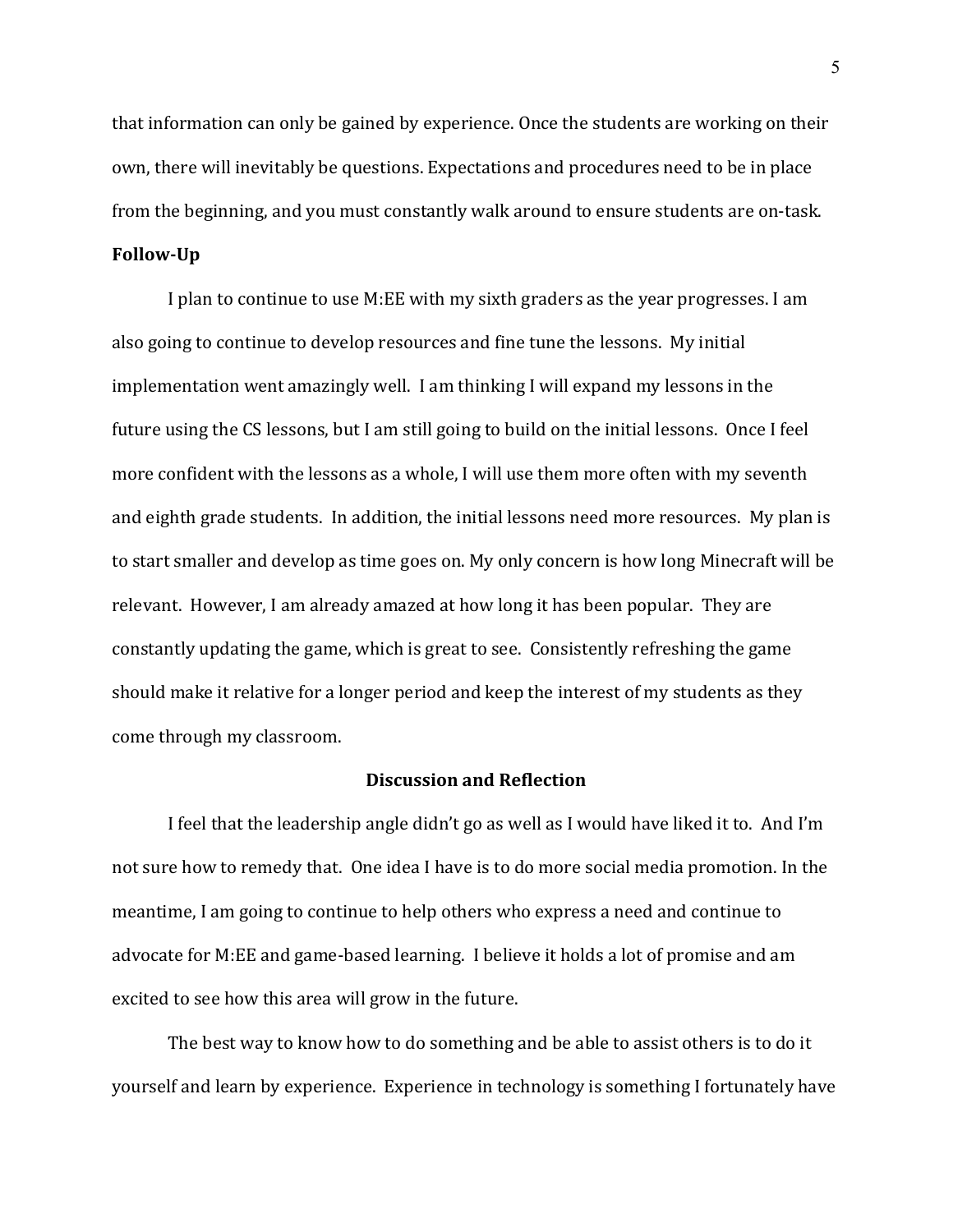a lot of. I have been involved in information technology since its early days, and this certainly adds confidence to my teaching. Using authentic resources like M:EE helps make facilitation easier. I am also a believer in working smarter not harder. Using these lessons gives me experience of what works and what doesn't, what can be improved on, and what I may be able to gloss over. This is something a veteran teacher does anyway but having deliverable/resources is critical for a technology lesson to work.

Students also gain more confidence in using technology the more they use it and the more it becomes a part of their culture. What they are learning in class is actually useful and can be applied in the workforce, and I do not doubt that these skills will help them in the near future. One PSC Standard that I felt help expand my knowledge and skills during my capstone project is Standard 3.6: Selecting and Evaluating Digital Tools and Resources. I spent a lot of time to researching M:EE before choosing to use it in my teaching. I needed to make sure that it would be beneficial to my students' learning and that they would enjoy and take away from it. To do this, I tested out, read about, and evaluated the program and even tried a few breakaway lessons with my students before creating a unit implementing it. I learned the importance of making sure that the resources I choose to teach with in my classroom are the right fit for my students and will help them meet the standards required by my district and state.

Another PSC Standard that helped me grow is Standard 2.3 Authentic Learning. Since beginning this degree, whenever I teach my students how to use new digital tools and resources, I have been making sure I am taking the time to model the resource in various ways to make it relevant to my students' learning. By using teaching tools such as instructional videos, interactive PowerPoints with directions, and PBL groups, my students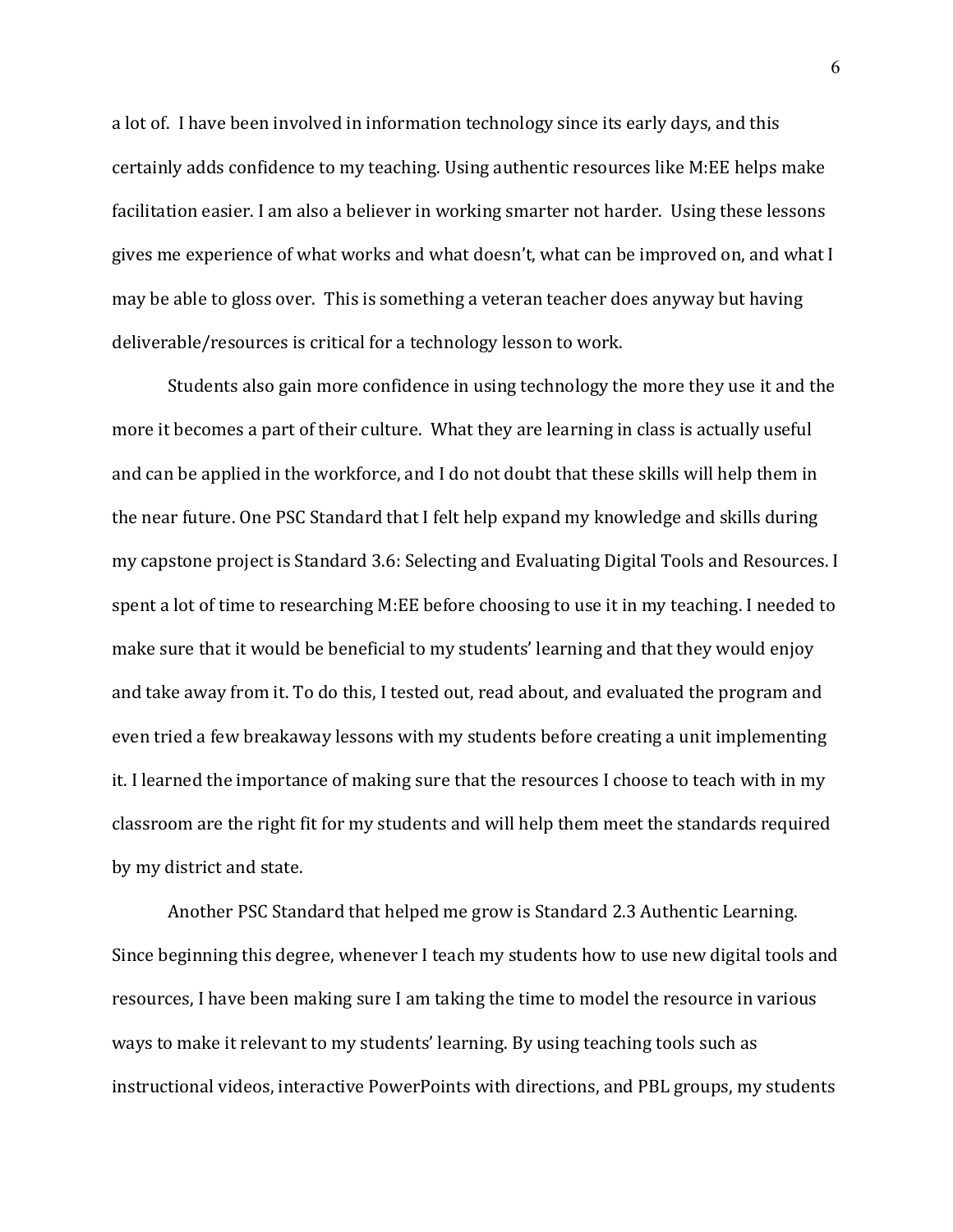are provided with many different resources to make their learning authentic and closely related to useful skills and topics that are relevant to the real world. The more the students can relate what we are learning in my classroom to how it will benefit them in the real world, the more engaged they are and the more they can see using these skills in the future. I have learned a lot in my classes that have helped me make my lessons more authentic for my students and have become a better teacher because of this.

In conclusion, with all the praise I give M:EE, I know there are no magic bullets. Yet I admit I have fallen prey to all the charm that M:EE offers. Even though M:EE and gamebased learning is new and exciting unless it is implemented correctly it does not equate to success. I still have plenty of fine tuning to improve the lessons and will continue to do so.

### **Recommendations**

I would certainly recommend to anyone interested in implementing Minecraft Education Edition to do so if their system and technology department can ensure it will work. M:EE is a great resource with a great community that is only starting. Again, anyone implementing M:EE should make sure that there are procedures and expectations that are clearly stated. I would also suggest starting small and working up to larger lessons. I am not referring to the size of the game world, but the scope of the lesson itself. The openended nature of Minecraft means that many lessons could last for days or weeks, but in my experience, after a day or two, engagement begin to wane. Be thorough and prepared and this can be an amazing learning tool in a technology classroom.